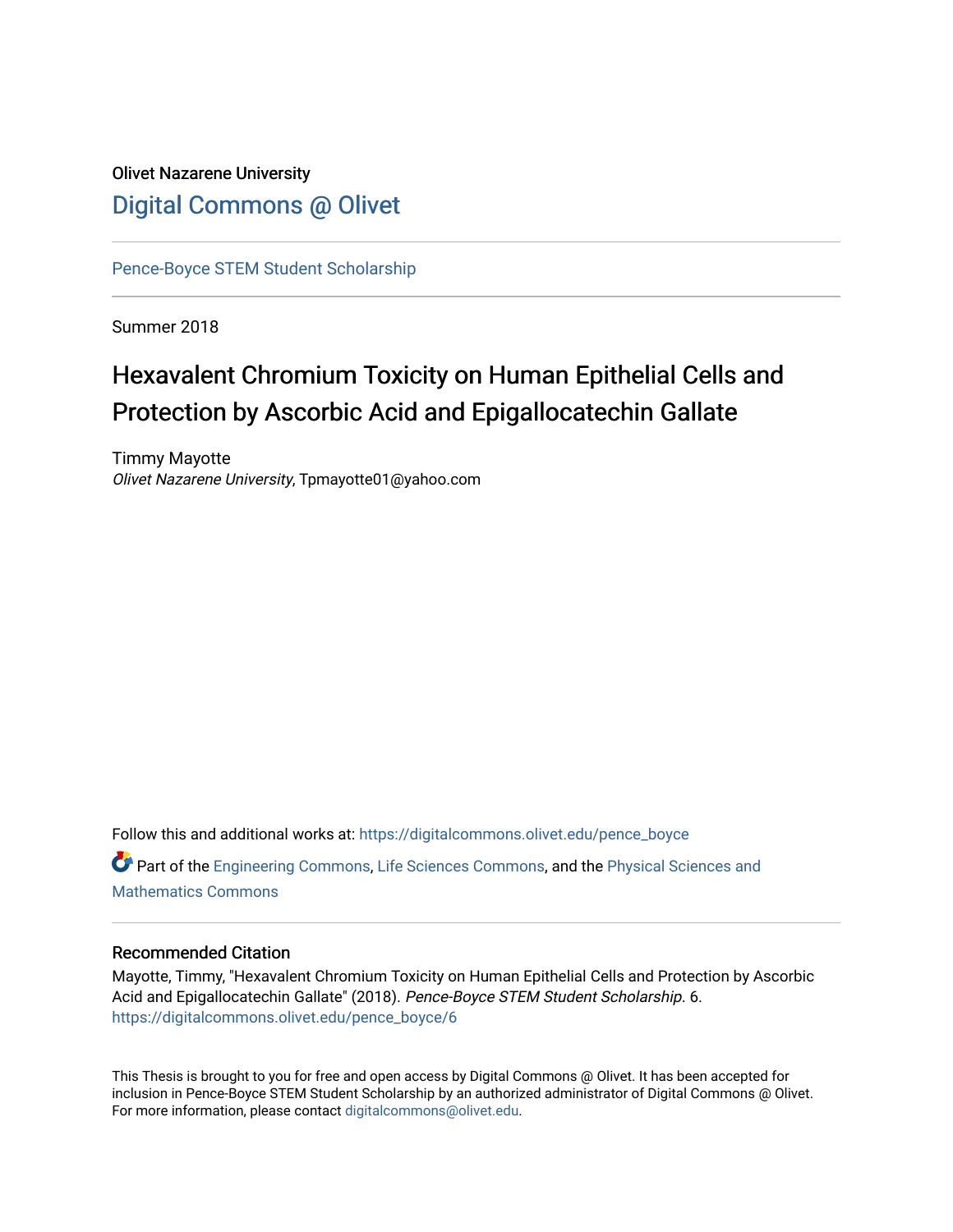**Hexavalent Chromium Toxicity on Human Epithelial Cells and Protection by Ascorbic Acid and Epigallocatechin Gallate** 

**Timmy Mayotte and Ryan Himes**

**Olivet Nazarene University Pence-Boyce Research Program Summer 2018**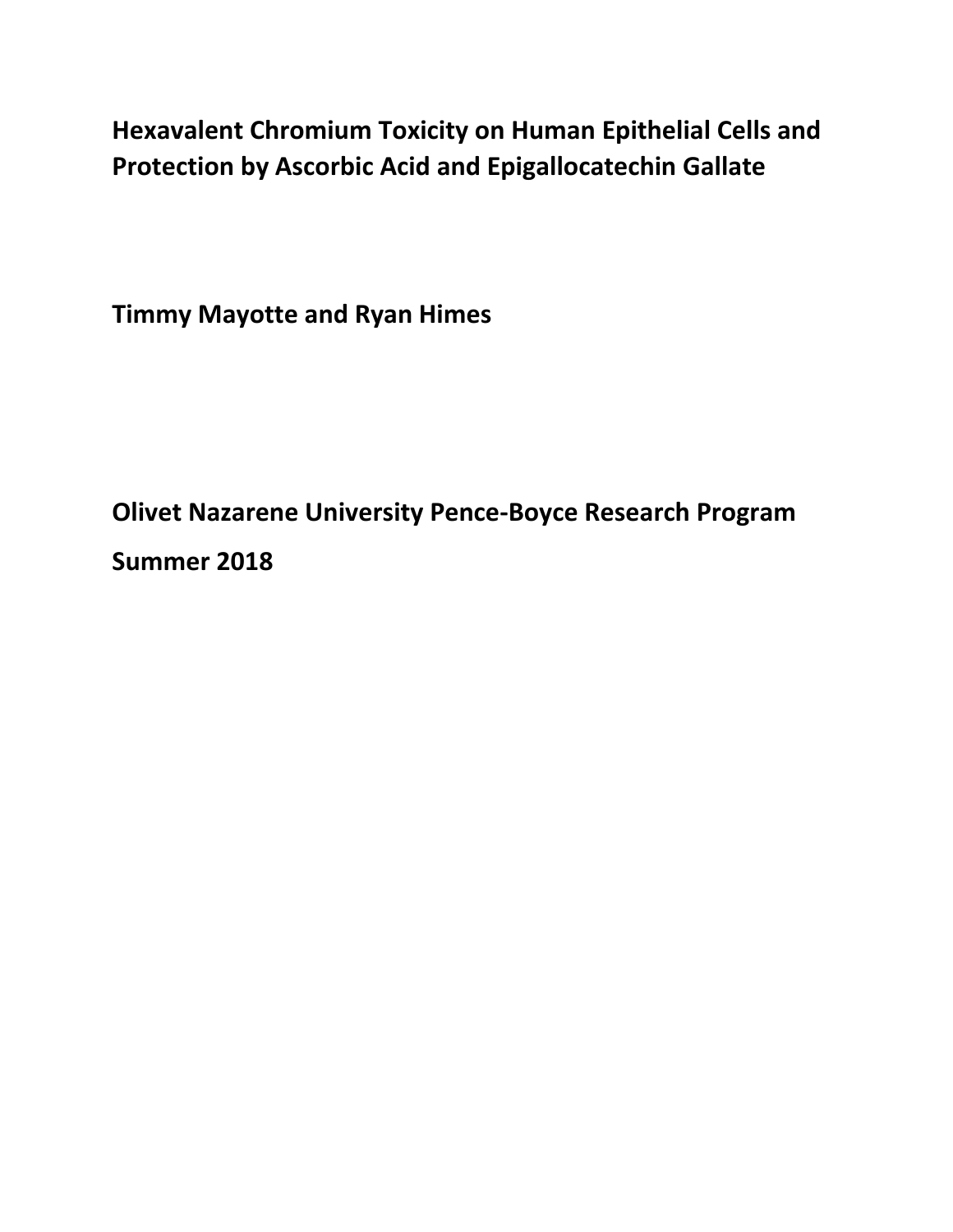#### **Abstract**

Hexavalent chromium or Cr(VI) is a known carcinogen in human beings, though the exact mechanism of carcinogenicity is still unknown. The same chemical compound is also found at varying levels in the water sources of more than 200 million Americans. While the government currently regulates total chromium levels, they have yet to determine a permissible exposure limit for Cr(VI). There is currently no method of preventative treatment for the chemical. The focus of this study was to determine the mechanism of carcinogenicity of Cr(VI) as well as confirm the viability of antioxidants as a preventative treatment. Because of Cr(VI)'s strong oxidative power, we hypothesized that the chemical causes DNA mutation and cell death via oxidation and that antioxidants could prevent this from occurring. To test this theory, we exposed human cell culture to Cr(VI) and samples of Cr(VI) cotreated with either vitamin C or epigallocatechin gallate (EGCG). An Ames test was also performed to determine the mutagenicity of Cr(VI) as well as cotreatments of the toxicants with antioxidant.

It was found that Cr(VI) is significantly toxic to cell culture at concentrations of 200 ppb (parts per billion) or more. Both vitamin C and EGCG blocked this effect at 10 ppm (parts per million) and 15 ppm, respectively. Neither antioxidant was observed to be cytotoxic when treated alone. Cr (VI) was also found to be significantly mutagenic at 20 ppb and up. This mutagenicity was significantly reduced by cotreatment with 20 ppm vitamin C at 200 and 2000 ppb Cr. Vitamin C was not found to be mutagenic when treated individually. With this combined data, we can conclude that hexavalent chromium is both cytotoxic and mutagenic via an oxidative mechanism and these effects can be abrogated by antioxidants. Though continued study is merited, this information further validates the protective potential of antioxidants.

ii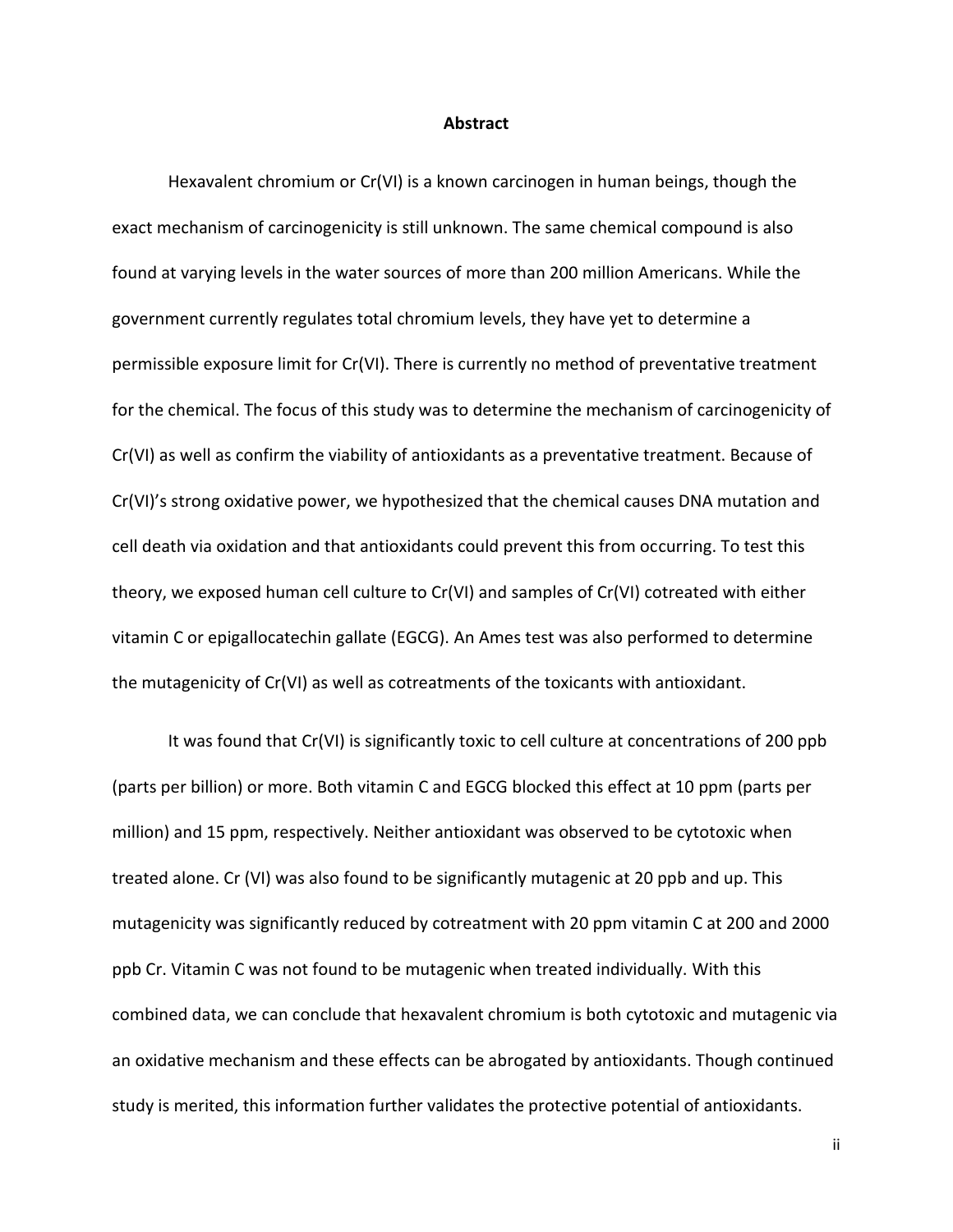#### **Introduction**

#### **Hexavalent Chromium**

The toxicological effects of hexavalent chromium (Cr(VI)) compounds have been widely studied over the years. Specifically, data have been collected to assess its carcinogenic effects on humans through case study (Yu, 2013), its toxicological effects on rats (Geetha et al., 2003), and on a number of cellular cultures as well (Majone et al., 2002). While there exist 3 different oxidative states for chromium, the hexavalent form has been found to be much more toxic than the quadrivalent form or the trivalent form, which in fact is an essential element for humans (Sun et al., 2015). Unfortunately, the toxicant can be found in hexavalent form in the tap water of nearly two thirds of the United States' drinking supply (Andrews & Walker, 2016). While the environmental protection agency (EPA) monitors total chromium levels in our water, hexavalent levels are not monitored, and the toxicant is ingested daily. The EPA's current maximum contaminant level (MCL) for total chromium is 100 ppb, however Cr(VI) at 100 ppb could have detrimental effects on a population. In humans, hexavalent chromium toxicity through ingestion has been known to cause cardiovascular, gastrointestinal, hematological, hepatic, renal, and neurological damage, and in severe cases, causes cancer or death (Yu, 2013). Furthermore, roughly ten percent of inorganic Cr(VI) is absorbed through the intestinal tract (Yu, 2013). Excretion of absorbed chromium occurs primarily via urine. In humans, the kidney excretes about 60% of an absorbed Cr(VI) dose in the form of Cr(III) within 8 hours of ingestion. Approximately 10% of an absorbed dose is eliminated by biliary excretion, with smaller amounts excreted in hair, nails, milk, and sweat (Kiilunen & Kivisto, 1983). Clearance from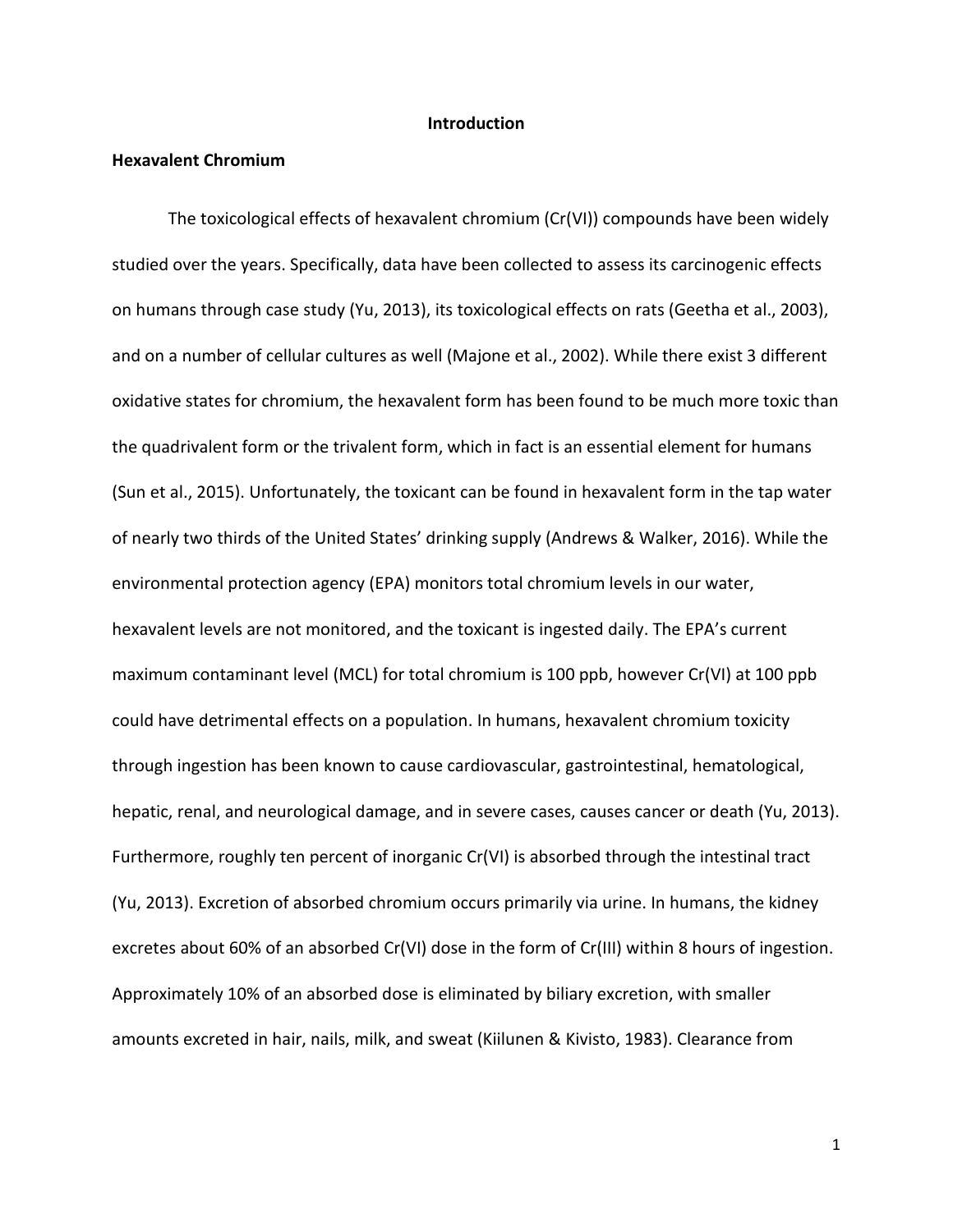plasma is generally rapid (within hours), whereas elimination from tissues is slower, with a halflife of several days (ATSDR, 2012).

Chromium is a naturally occurring element and often found in both the hexavalent and trivalent states in natural watersheds (Loyaux-Lawniczak et al, 2001). However, chromium compounds are often used for chromium plating and other industrial uses as well (Kamerud et al., 2013). Disposal of chromium containing commercial products and coal ash from electric utilities and other industries are major sources of chromium releases into the soil (Barceloux 1999). Solid waste and slag produced during chromate manufacturing processes can be potential sources of chromium exposure as well (Barceloux 1999). Improper disposal and maintenance of the chemical at these facilities can cause environmental contamination and drinking water pollution (Cone, 2009). A recent study done on Illinois water showed that hexavalent chromium concentrations were actually higher in treated water than those in untreated water. Cr(VI) levels on surface water were found to be 0.3 ppb, and levels in bedrock aquifers at 1.1 ppb, whereas those in treated water supplies were 2.4 ppb, indicating that water treatment practices may ironically play a role in increasing concentrations (Mills & Cobb, 2015).

# **Mechanism of Toxicity**

The mechanism of toxicity of Cr(VI) has been found to be induction of oxidative stress which further leads to cell toxicity and cell death (Bagchi et al., 2002; Chiu et al., 2010). Oxidative stress results when reactive oxygen species (ROS), either produced endogenously as a consequence of normal cellular functions or derived from external sources, cause damage that exceeds the cell's ability to resist oxidation (Martindale & Holbrook, 2002). When ROS originate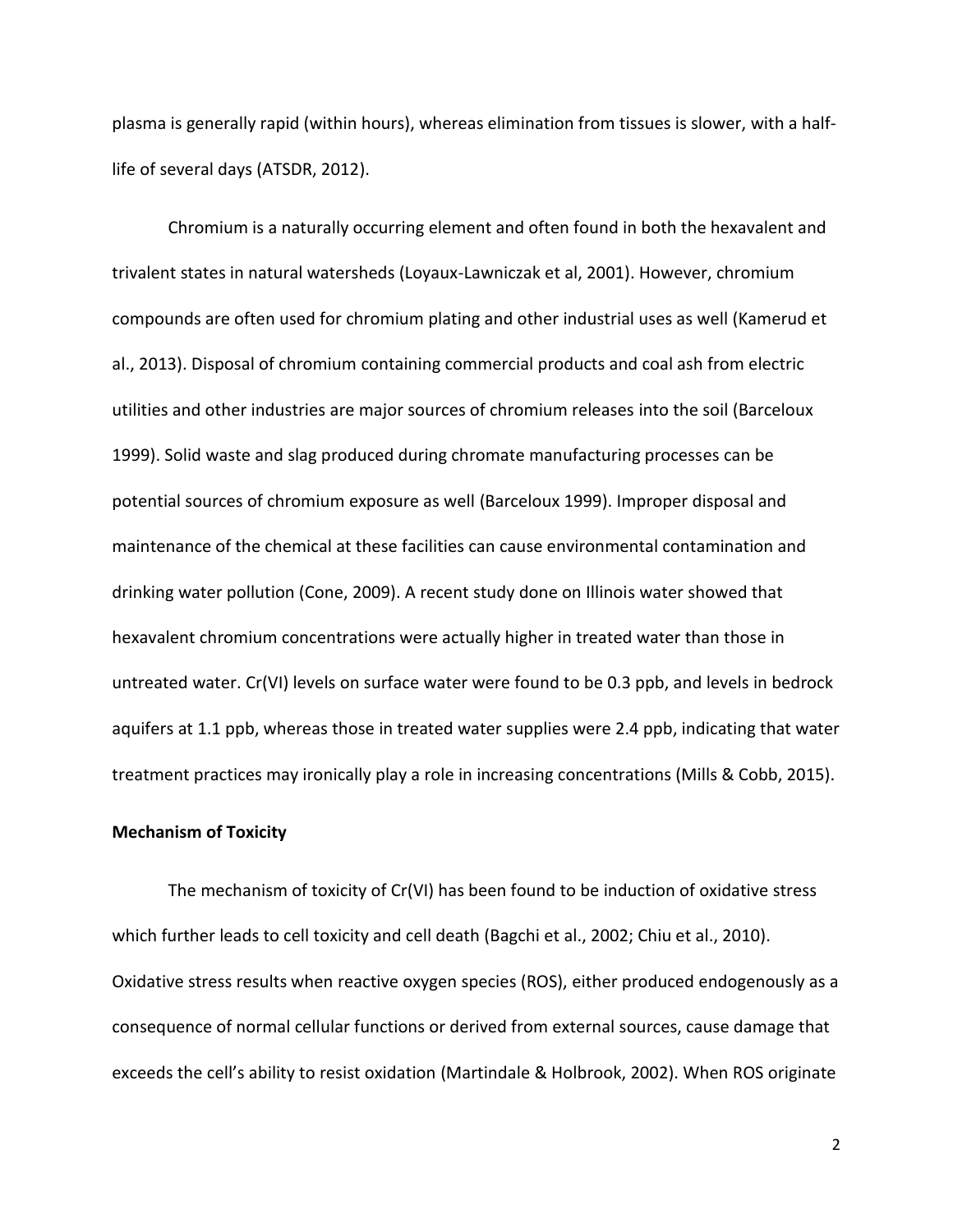from exogenous sources, they are either taken up directly by cells from the extracellular matrix or produced as a consequence of the cell's exposure to some environmental antagonist (Martindale & Holbrook, 2002). Transient fluctuations in ROS serve important regulatory functions such as in aerobic respiration, but when present in high levels, ROS can cause severe damage to DNA, protein, and lipids (Martindale & Holbrook, 2002). A number of cellular defense mechanisms have evolved to combat the accumulation of ROS. These include various non-enzymatic molecules such as glutathione, and vitamins A, C, and E, as well as enzymatic scavengers of ROS like superoxide dismutase and catalase (Martindale & Holbrook, 2002). Unfortunately, these systems of defense are not always adequate to counteract the production of ROS, resulting in what is termed a state of oxidative stress. Because of its 6+ oxidation state, Cr(VI) is a very powerful oxidizer.

### **Ames Assay**

Previous study shows that not only are hexavalent chromium compounds carcinogenic, but they are also directly mutagenic towards deoxyribonucleic acid (DNA) (Petrilli & Deflora, 1976). In this procedure, a genetically engineered strain of *Salmonella typhimurium* was exposed to differing solutions to test mutagenic potential. When exposed to a mutagen, this specific strain of bacteria will revert from a state of auxotrophy (inability to produce the essential amino acid histidine), to a state of prototrophy (ability to produce histidine). This genetic reversion allows the bacteria to survive and replicate whereas a lack of mutation will result in death. Bacterial survival, observed by colorimetric determination of its growth media, is therefore a direct indicator of DNA mutagenesis. This same study showed that the mutagenic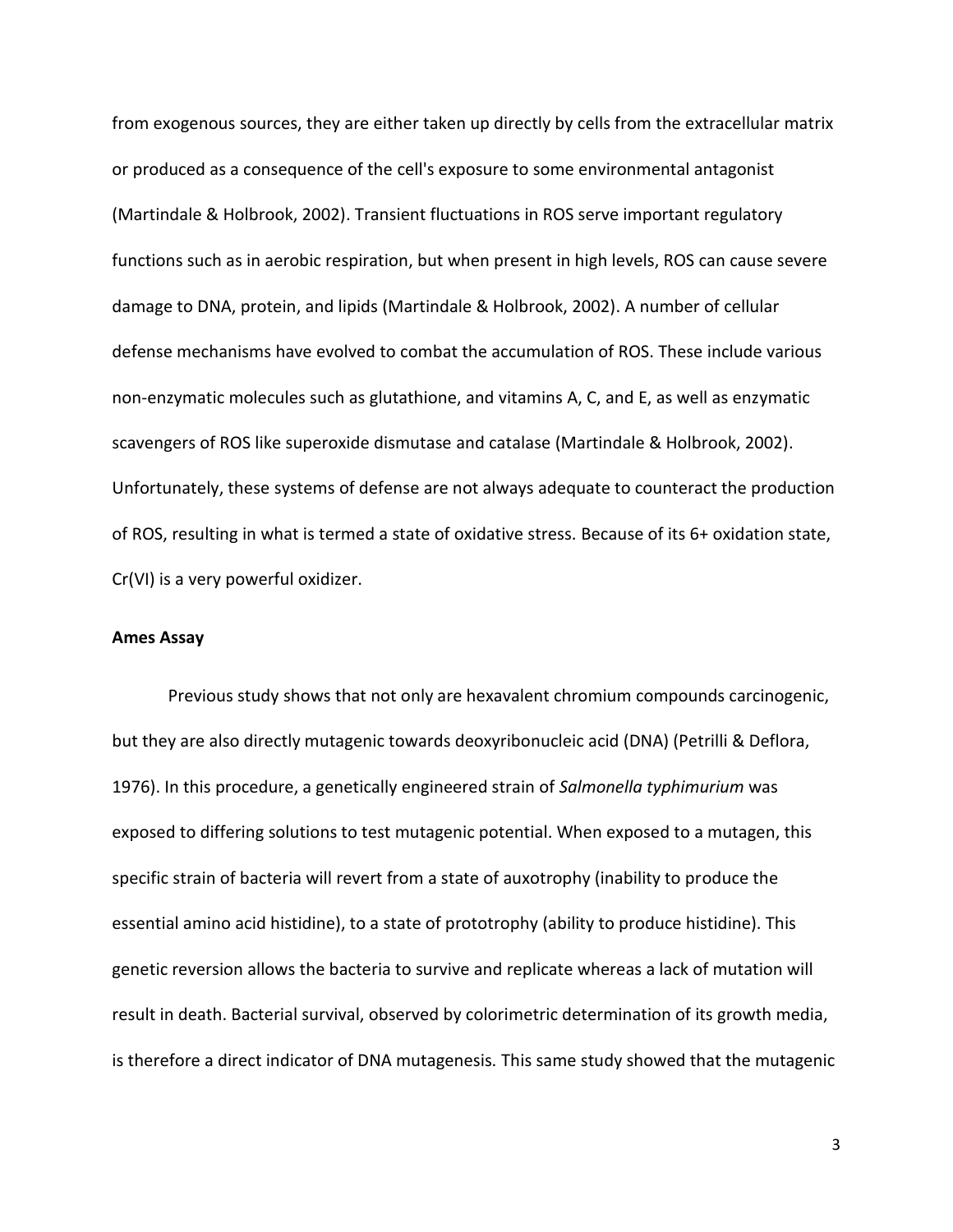effects were caused directly by the Cr(VI) and not due to a metabolic byproduct within the bacteria (Petrilli & Deflora, 1976).

# **Reduction Potential**

One study showed that the use of certain microorganisms as a biological filter could be used to lower chromium levels (Thatoi et al., 2014), and several others have shown that antioxidants have chromium reduction potential against chromium as well (Chrysochoou & Reeves, 2016; Geetha et al., 2003). Antioxidants lower the oxidation state of chromium from 6+ to the lower, less harmful state of 3+. One study showed that epigallocatechin gallate (EGCG) directly reduces Cr(VI) in solution (Chrysochoou & Reeves, 2013), while another showed that Vitamin C also reduces Cr(VI) in solution and in the past has been used as a topical treatment against Cr(VI) skin exposure (Yu, 2013). A third study tested the effect of antioxidants extracted from the plant *Hippophae rhamnoides* on albino rats when co-fed with hexavalent chromium. Results suggested that rats which had been fed antioxidants along with the chromium compounds exhibited declines in tumor growth both in size and frequency than those which had been fed chromium compounds without any antioxidant present (Geetha et al., 2003). While this study demonstrates that a plant extract with antioxidant properties prevents Cr(VI) induced toxicity at the organismal level, little is known about the effects of specific antioxidants on cellular culture. To date, there have been no studies of Cr(VI) and antioxidant cotreatment upon human cell culture, and while antioxidants are known to reduce Cr(VI), there is still uncertainty in regard to which antioxidants are most effective. Additionally, the extent to which antioxidants are protective has yet to be elucidated; whether they protect against cytotoxicity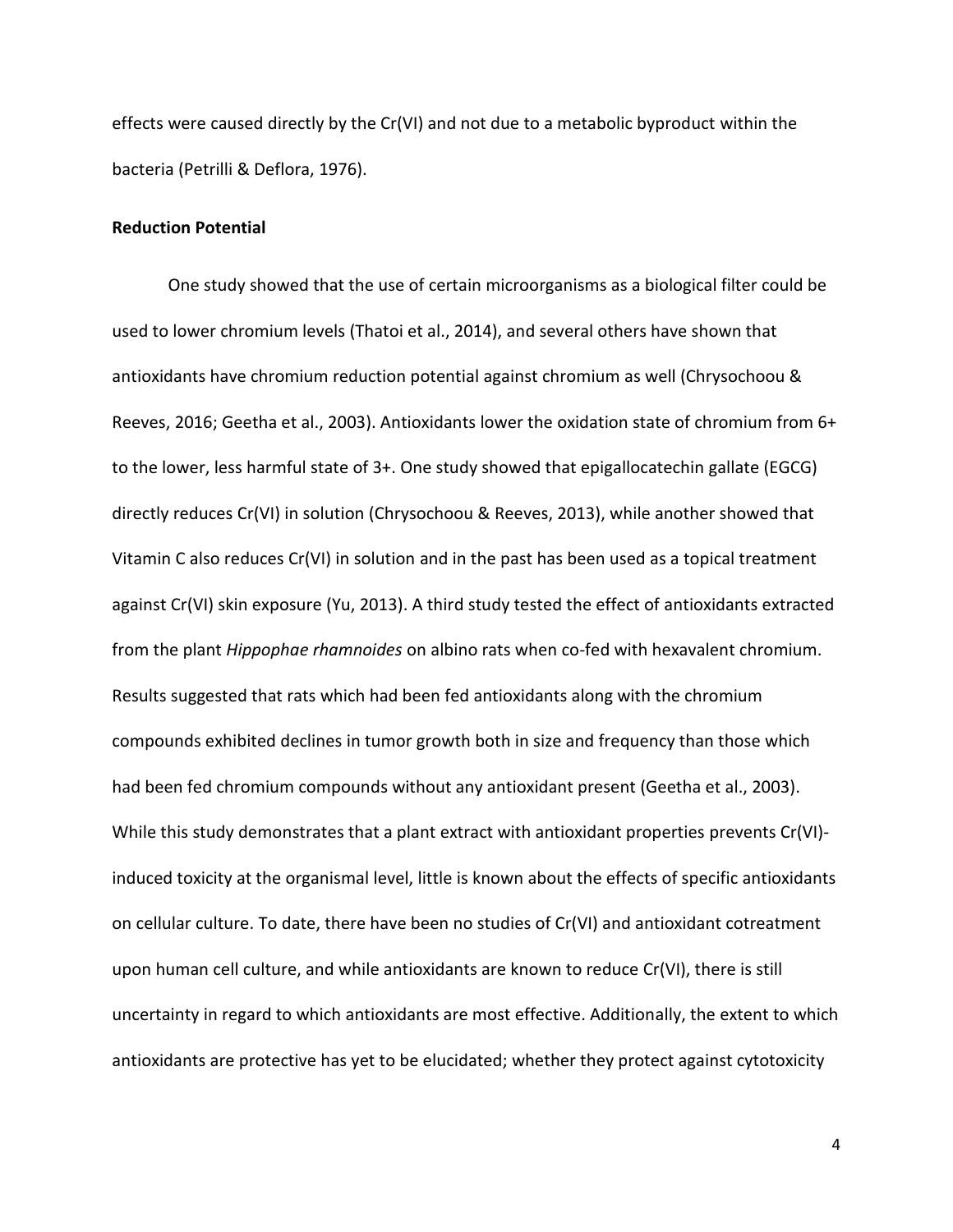upon the cell membrane and within the cytoplasm, or if they protect against mutagenesis within the nucleus as well.

#### **Methods**

# **Cellular culture, compounds, and storage**

Human intestinal epithelial (HInEpi) cells were obtained from the American Type Culture Collection (ATCC) and were sustained on the cell line's respective ATCC media. Human embryonic kidney (HEK) cells were obtained from a secondary passage in nitrogen storage in house at Reed Hall of Science, though the original passage was obtained from Loyola University. These cells were sustained on Dulbecco's Modified Eagle Medium with 10% Fetal Bovine Serum, 1% Penicillin-Streptomycin, and 1% L-Glutamine, all of which were sourced from Sigma Aldrich. Cells were incubated at 37°C and 5% CO<sub>2</sub> and passaged once confluent using trypsin-EDTA. Both L-Ascorbic Acid and Epigallocatechin Gallate were obtained from Sigma Aldrich. The Cr(VI) (hexavalent chromium) compound used for experimentation was potassium chromate, also obtained from Sigma Aldrich.

# **Determination of treatment concentration**

Experimental Cr(VI) concentrations were tested in magnitudes of 10 ranging from 2 ppb (parts per billion) to 20,000 ppb to simulate environmental conditions as well as coincide with previous literature. These concentrations were used for both cell proliferation and Ames procedures. Antioxidant concentrations were determined through experimentation, starting at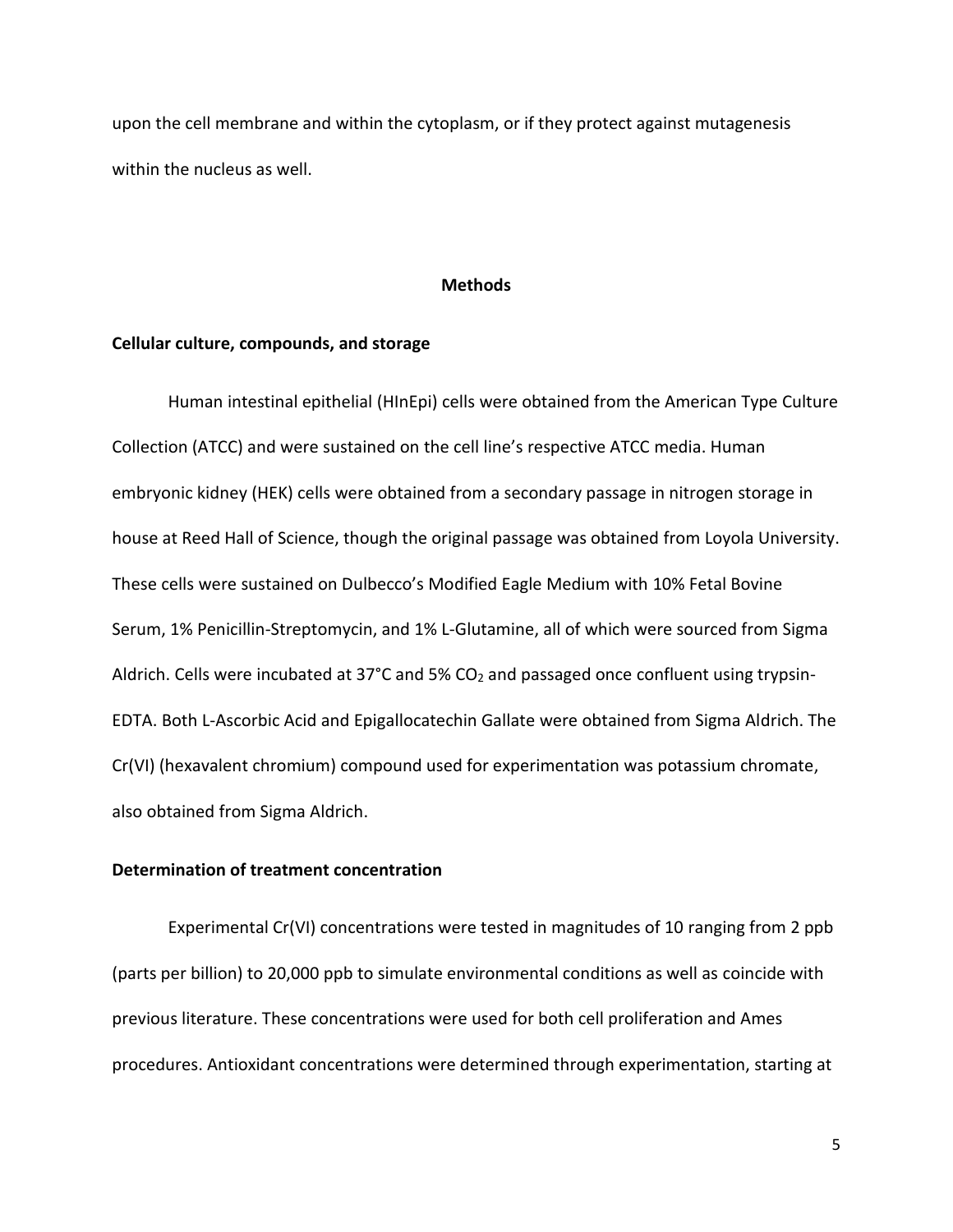a 1:1 ratio of antioxidant to Cr(VI) and adjusted accordingly based on response until effects were seen.

#### **Solution Preparation**

Stock solutions of Cr(VI), EGCG and ascorbic acid were prepared by dissolving solute in double-distilled water at a concentration of 2000 ppm and then filter sterilizing under a filtrated hood. Once treatment concentrations had been determined as described above, smaller aliquots of stock solution were mixed with the appropriate cell media to bring the final mixture to the desired experimental concentration. Experimental solution containing both Cr(VI) and an antioxidant for cotreatment were prepared by bringing both a Cr(VI) solution and an antioxidant solution to twice their desired final concentration in media and then adding the two solutions together to dilute the sample down to its experimental concentration. Stock solutions were stored at 4°C and were remade several times throughout experimentation to avoid expiration. Experimental solutions were made within 24 hours of use.

# **Cellular proliferation assay**

All cell culture work was done under a sterile hood. Both the HInEpi and HEK cells were passaged in T-75 flasks in their untreated, respective media until confluency was reached. These cells were then passaged onto a 24-well plate and again cultured within their untreated media until wells reached confluency. Treatment groups were then run in quadruplicate, allowing for 6 sample groups per plate. Cells were exposed to solution for 72 hours. To depict qualitative results, photos were taken of wells at points of interest along the way using a Nikon TXI.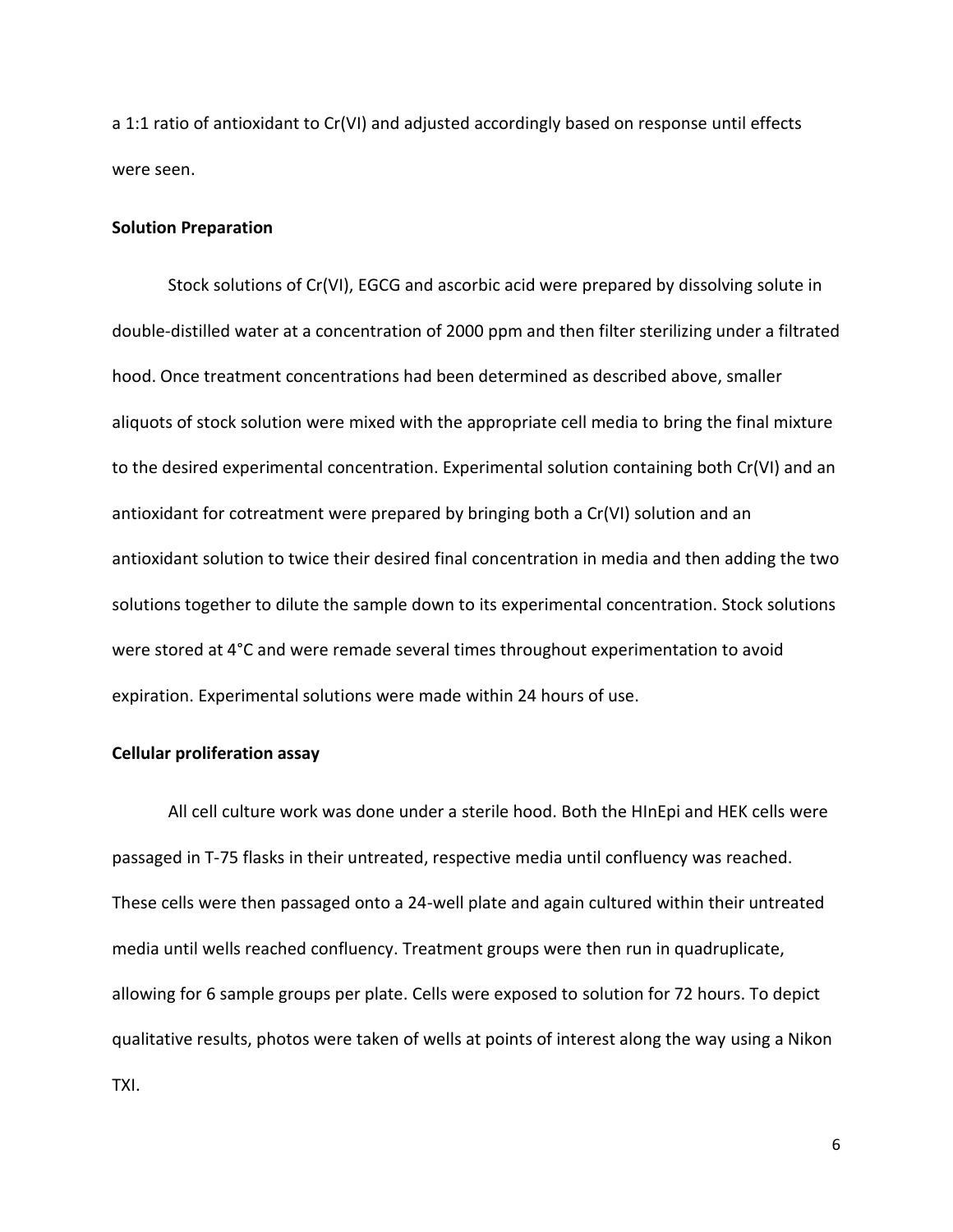After the 72-hour incubation period, media was aspirated and then cells were trypsinized and suspended in solution. 10 μl of solution was taken from each well and then mixed with equal parts Trypan blue. After at least a minute to allow for cell staining to occur, 10 μl of cell suspension/trypan stain solution was drawn off and dispensed over a hemocytometer for counting of viable cells to determine number of cells per treatment group.

#### **Ames assay**

Ames test kits were purchased from Environmental Bio-detection Products Inc. (EBPI) and the assay was carried out according to manufacture instructions. The lyophilized bacterial culture was suspended in a liquid media (Reagent G) 12-16 hours prior to experimentation. Once suspended, the bacteria were placed in a shaking incubator at 37°C to replicate and grow overnight. The following day, experimental samples were prepared by diluting the Cr(VI) stock solution in sterile water to desired concentrations. Turbidity within the bacterial culture verified growth and the OD600 of the solution was measured by spectrophotometry. This OD (optical density) value was then used to bring the bacterial suspension to a desired concentration through a series of calculations. 3 samples of each treatment group were placed in a 24-well plate for the bacterial exposure period. Positive, negative and sterility controls were also done on the exposure plate. Added into each well was the treatment solution, exposure media, and the bacterial suspension, and the plate was incubated at 37°C for 100 minutes. During incubation period, a reversion media was prepared for the 96-well plates. After the bacteria had been incubated for 100 minutes, the plate was removed and solution from each well was pipetted into a tube containing the premade reversion media. Using loading boats and a multichannel pipette, each sample was pipetted into 48 wells of a 96-well plate. The 96-well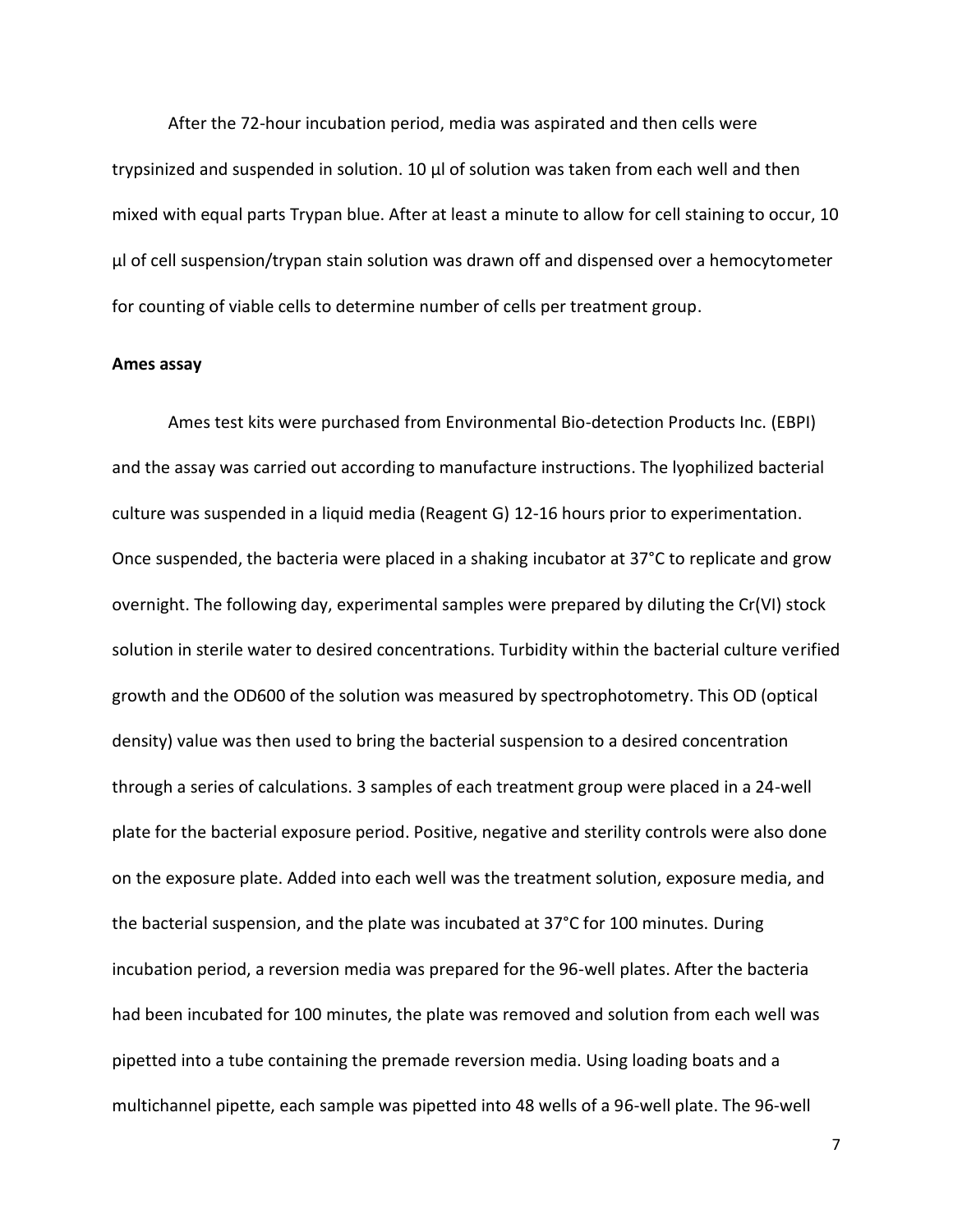plates were then placed in an incubator at 37°C for 3 days to allow for revertant bacteria to grow. After the 3 day incubation period, plates were scored by colorimetric determination with yellow and partial-yellow wells indicating genetic reversion.

# **Statistical analysis**

The statistical analysis for both the cell proliferation data and the Ames assay data were done by a two-tailed t-test data with p-values < 0.05 determined to be statistically significant.



**Figure 1: Dose response to Cr(VI)** Human embryonic kidney cells were exposed to different doses of Cr(VI) ranging from 200 ppb - 1000 ppb. A negative dose response to Cr(VI) was observed.

# **Results**

Cr(VI) was shown to exhibit a negative dose response when exposed to HEK cells. Figure 1 shows that the negative control group of untreated media resulted in 570,000 cells per well after a three-day exposure period. 200 ppb Cr(VI) solution resulted in 383,750 cells per well, and 500 ppb Cr(VI) resulted in 66,250 cells per well while 1000 ppb completely eradicated all cells in

the treatment group. These data made way for the addition of antioxidants to Cr(VI) solution.

Figure 2 shows that 500 ppb chromium was kept constant while varying concentrations of vitamin C were added as cotreatment. 50 ppm vitamin C was also run independently as a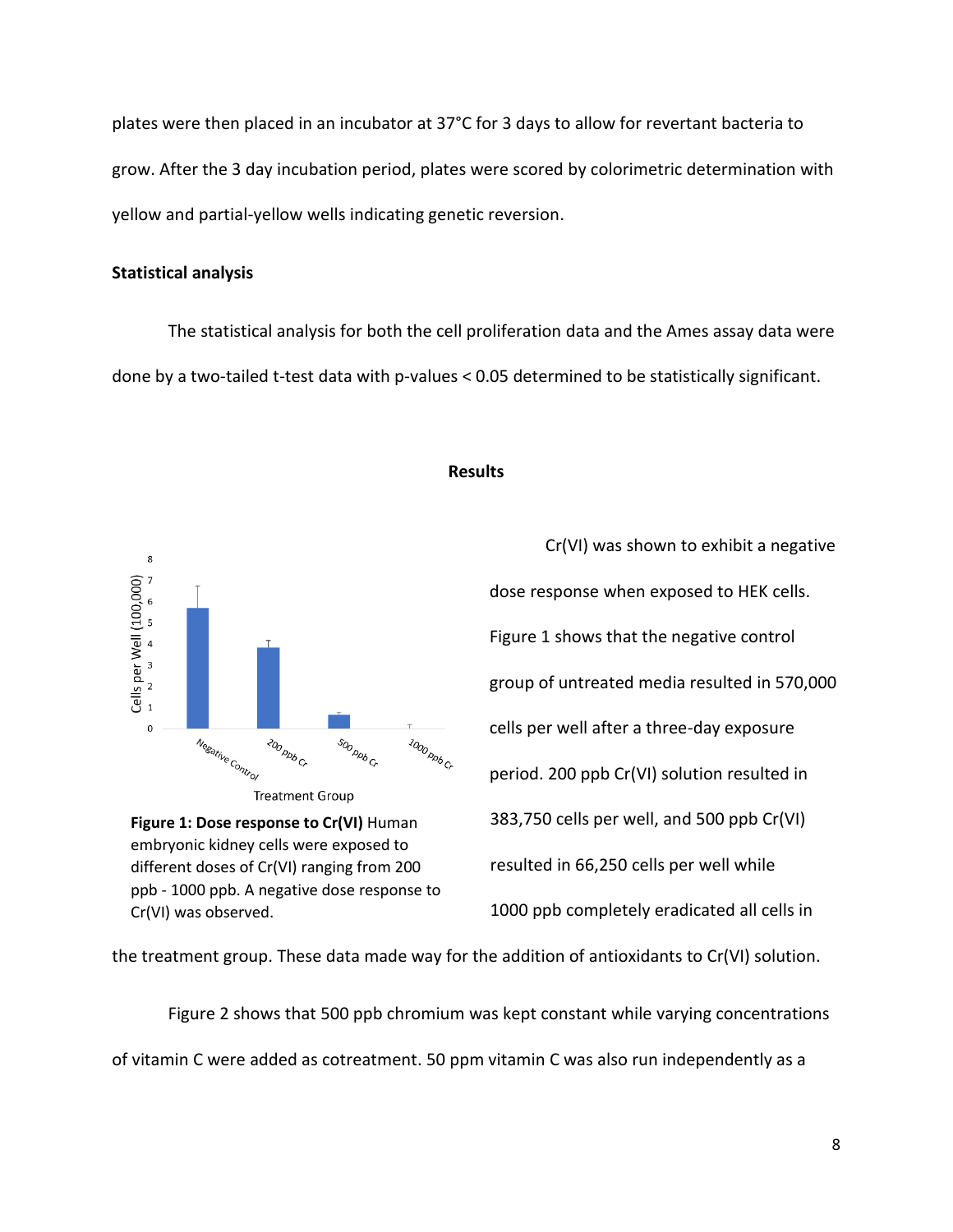control group and yielded similar cell counts as the negative control. 500 ppb Cr(VI) cotreated with 5 ppm VC increased cells per well from 500 ppb Cr(VI) alone. These counts were 186,250 and 66,250 respectively. Wells cotreated with Cr(VI) and 10 ppm VC yielded 467,500 cells per well and those cotreated with VC concentrations



**Figure 2: Dose response to Cr(VI) and vitamin C cotreatment.** Human embryonic kidney cells were exposed to cotreated samples of 500 ppb Cr(VI) and differing concentrations of vitamin C. Likelihood of survival increased with the addition of vitamin C. Cr(VI) was completely mitigated by 25ppm vitamin C.

at 25 ppm yielded 590,000 cells per well. There is no statistically significant difference between

the negative control and 50 ppm VC. There is also no significant difference between 500 ppb

Cr(VI) cotreated with 25 ppm VC and the negative control.



Figure 3: Human intestinal epithelial cells exposed to Cr(VI) and vitamin C. Cells were exposed to untreated cell media (panel A), as well as 500 ppb Cr(VI) (panel B) and 500 ppb Cr(VI) cotreated with 25 ppm vitamin C (panel C). Cotreatment mitigated nearly all observed effects of Cr(VI). This result was replicated on human embryonic kidney cells. These images were taken 3 days after exposure.

These results were replicated qualitatively upon a second cell line. Human Intestinal

epithelial cells were exposed to the same treatment groups as shown in Figures 1 and 2. Due to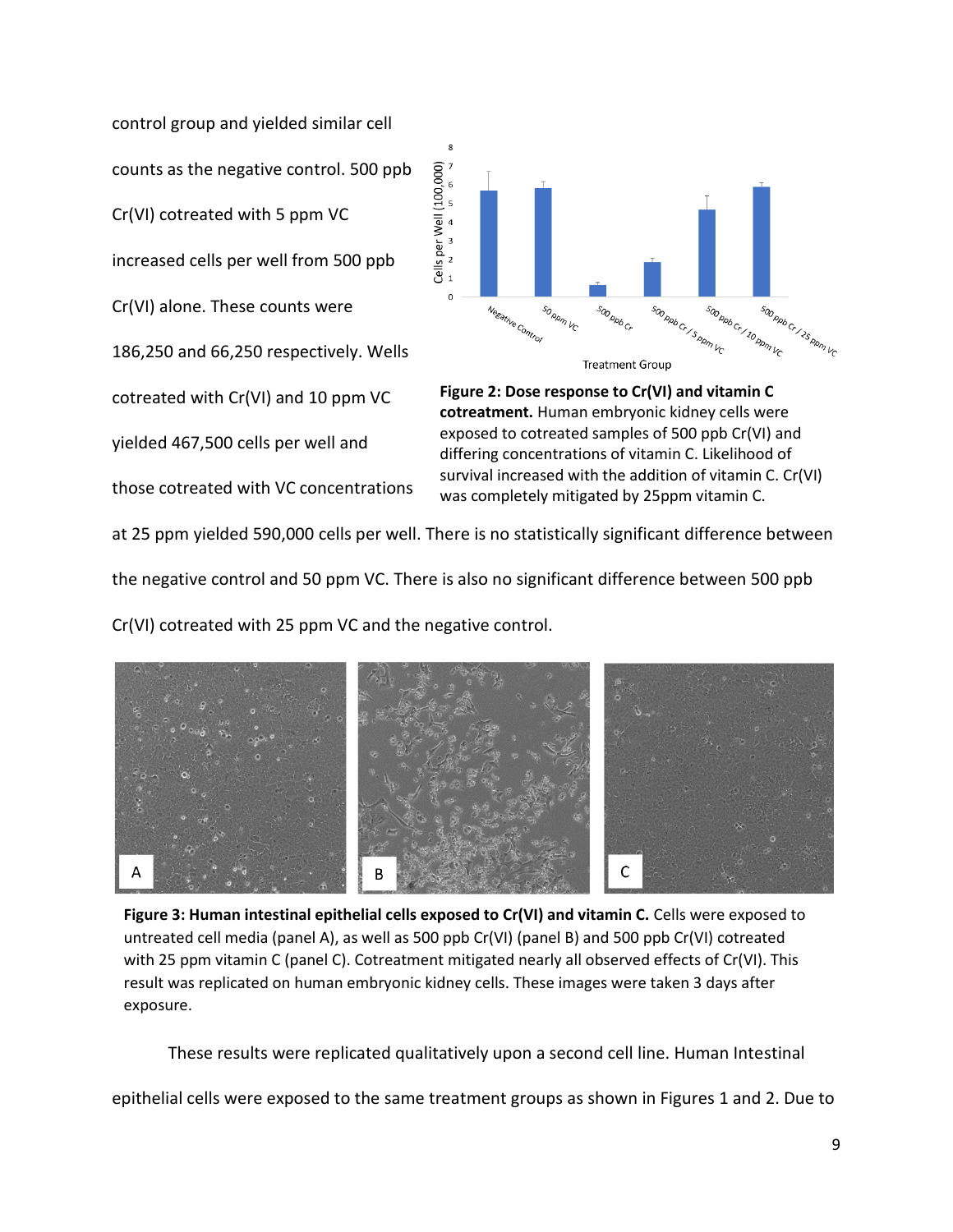difficulties in the cell counting procedure for this particular line of cells, representative pictures of treatment groups were taken to serve as alternative results to quantification. Panel B in Figure 3 depicts 500 ppb Cr(VI) exposure whereas panel C shows cotreatment with 25 ppm VC. Panels A and C look relatively similar, while panel B shows undeniable cytotoxicity and cell

HEK cells were also exposed to Cr(VI) solutions cotreated with EGCG. Figure 4 depicts exposure to 500 ppb Cr(VI) and solutions cotreated with EGCG ranging from 5 ppm to 50 ppm. In this trial, 500 ppb Cr(VI) resulted in 94,500 cells per well. 500 ppb

necrosis.





Cr(VI) cotreated with 5 ppm EGCG also resulted in 94,500 cells per well. Upon further addition of EGCG, cell survival increased up to the final treatment group of 500 ppb Cr(VI) with 50 ppm EGCG which yielded a cell count of 460,250. Negative control in this exposure trial yielded 796,250 cells per well and 50 ppm EGCG, 759,500.

Figure 5 depicts the results of the Ames assay, which was performed identically five separate times throughout the course of experimentation. As Cr(VI) concentrations increased from 2 ppb to 2000 ppb, percent mutagenicity increased. Treatment groups of 20, 200 and 2000 ppb were significantly more mutagenic than the negative control. 200 ppb and 2000 ppb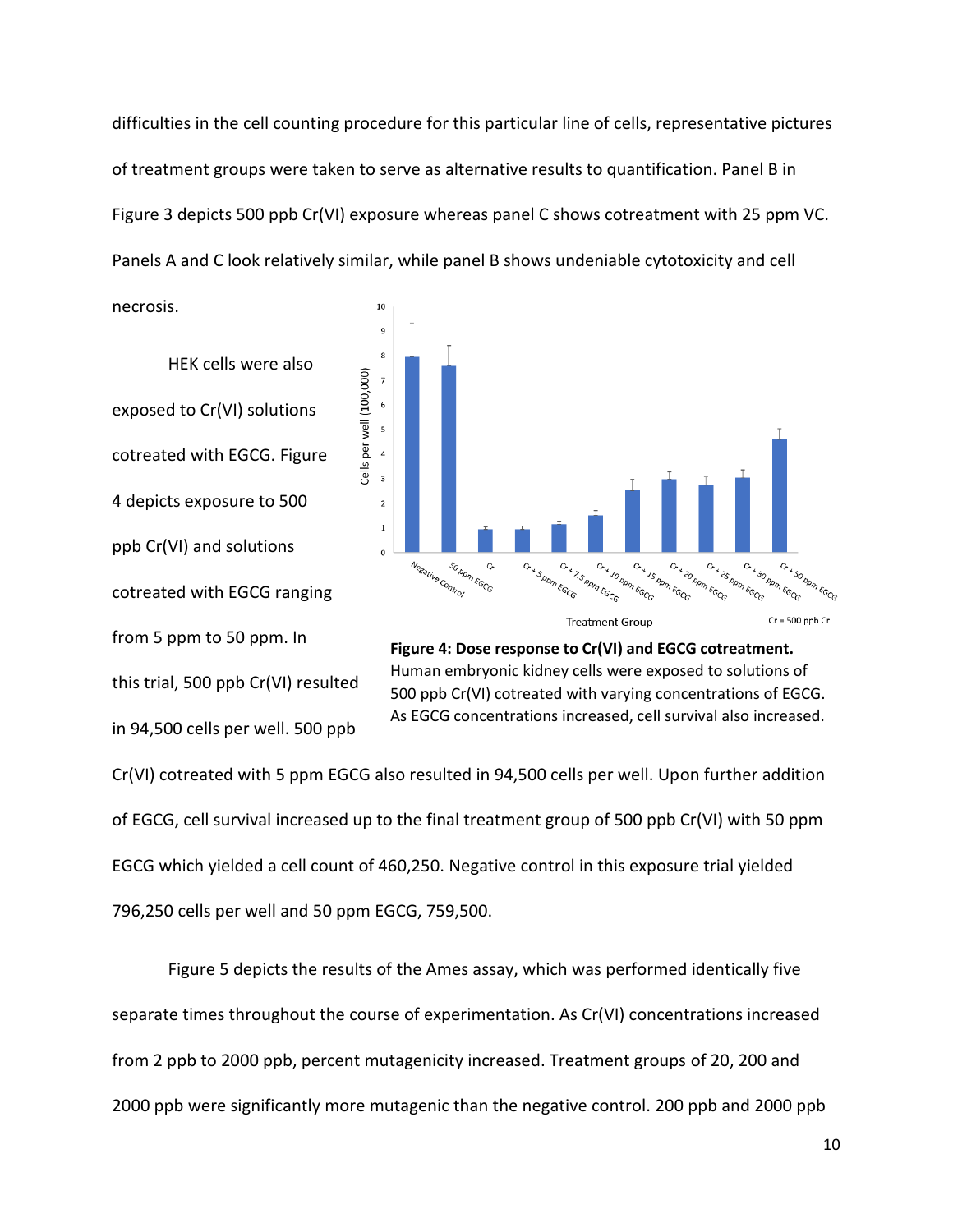Cr(VI) cotreated with 20 ppm vitamin C were significantly less mutagenic than their Cr(VI)-only treated counterparts. 20 ppm vitamin C was not found to be mutagenic itself.



**Figure 5: Bacteria exposed to Cr(VI) and vitamin C to test mutagenic potential.** Bacterial cultures exposed to solution containing higher levels of Cr(VI) were more likely to mutate DNA. Those exposed to high levels of Cr(VI) as well as vitamin C were less likely to mutate. \* denotes p-value < 0.05 when compared to negative control, \*\* denotes p-value < 0.005 when compared to negative control, # denotes p-value < 0.05 compared to that concentration of Cr(VI) alone.

### **Discussion**

These data suggest that Cr(VI) is cytotoxic via an oxidative mechanism. After exposing human embryonic kidney cells to a range of Cr(VI) concentrations, we can see that the contaminant has a direct influence on cell death, with higher concentrations of chromium leading to a lower likelihood of cell survival (Figure 1). These same results were also observed qualitatively on Human Intestinal Epithelial cells, with higher concentrations of Cr(VI) leading to greater cell death. Furthermore, these effects were mitigated by the addition of antioxidants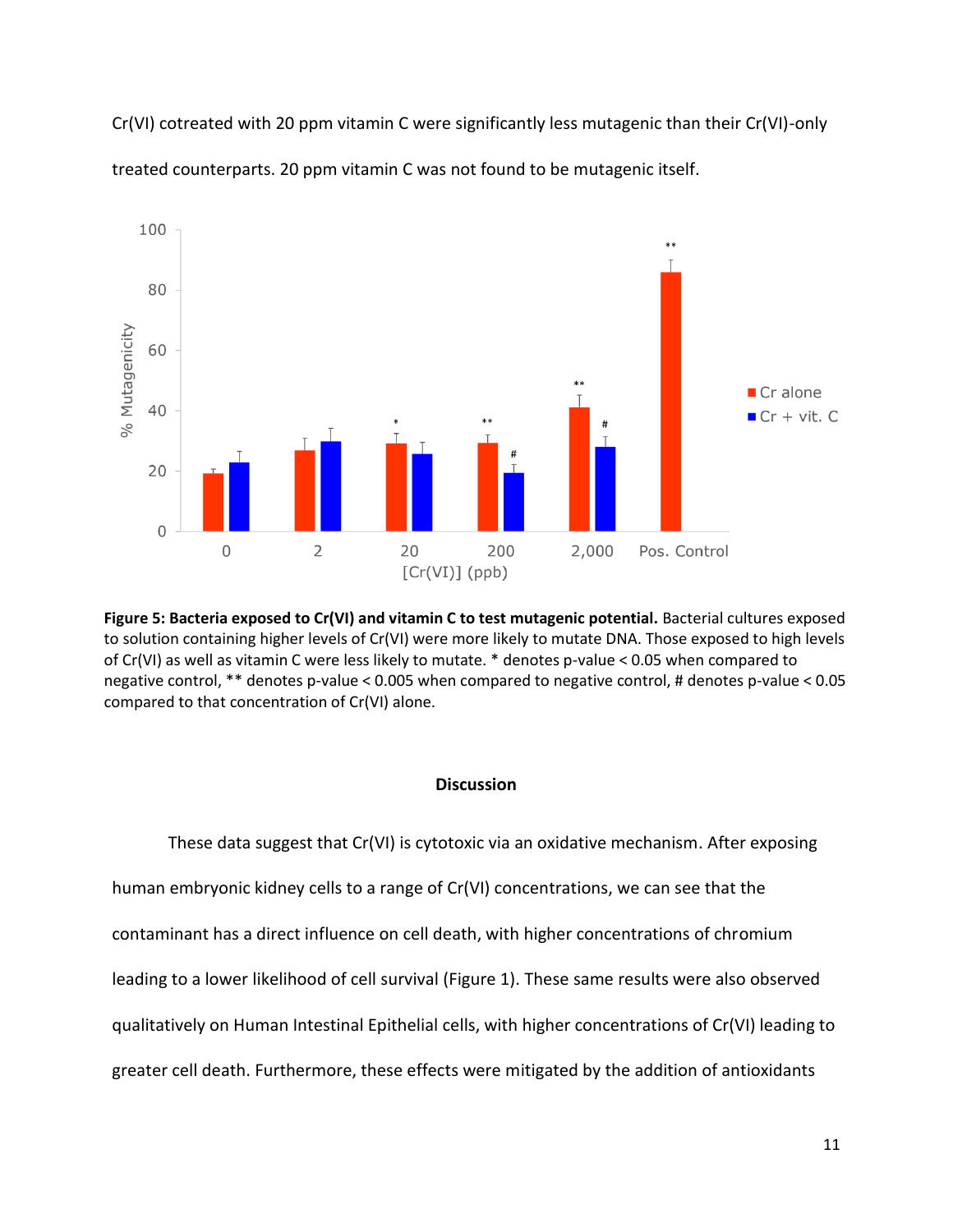within cell solution. Both ascorbic acid and epigallocatechin gallate prevented cytotoxicity and necrosis (Figures 2 and 4). This evidence suggests that Cr(VI) is indeed cytotoxic via an oxidative mechanism as the presence of an antioxidant reduced cytotoxicity.

Ascorbic acid was found to be a much more potent protective chemical than epigallocatechin gallate (Figures 2 and 4). This could be due to the vast difference in the size of the two molecules as ascorbic acid is much smaller than its counterpart. It's unclear where the reduction of Cr(VI) into Cr(III) is occurring, whether inside the cell in the cytoplasm or outside the cell within the culture media, though it is probable that the majority is occurring in the media before the toxicant enters the cell.

Data from the Ames assay continues to suggest that Cr(VI) is mutagenic by way of oxidation. As bacterial strains were exposed to increasing concentrations of the toxicant, percent mutation increased as well. When exposed to solution cotreated with antioxidant however, percent mutation was essentially nullified as levels were brought back down to those observed within the negative control group, regardless of the concentration of Cr(VI). That is, any group treated with vitamin C exhibited no significant change from the negative control, even at the highest treated concentration of Cr(VI) (2000 ppb).

Furthermore, neither antioxidant tested was found to be cytotoxic or mutagenic in-andof-itself. This serves as crucial information as the ultimate purpose that they may serve as is a preventative protectant, pre-treated within a drinking water supply. We cannot pre-treat the water with a level of protectant so high that it itself becomes a harmful contaminant. This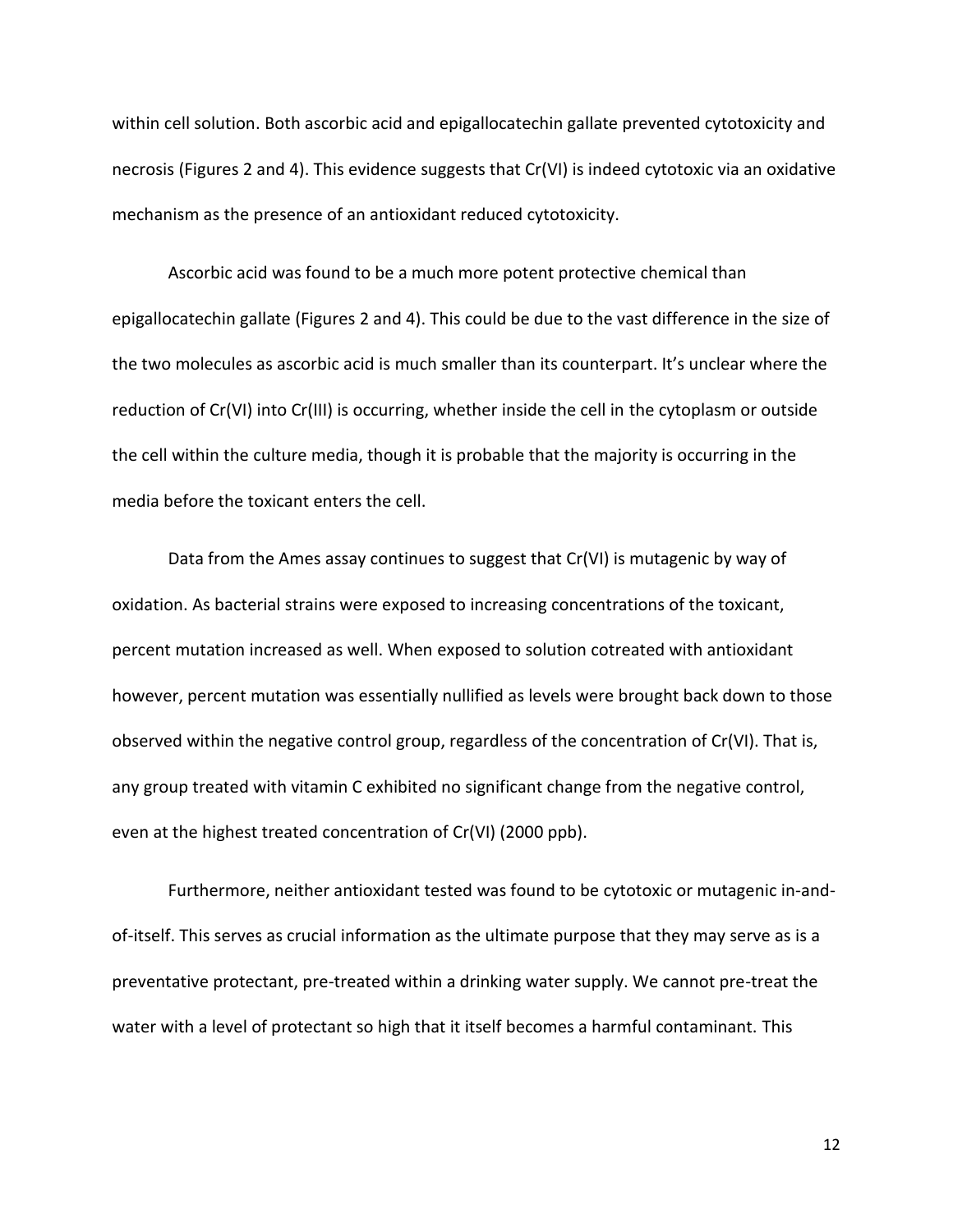concern is needless as both vitamin C and EGCG showed great protective potential at levels at which they themselves were harmless.

It appears that Cr(VI) is more mutagenic towards bacterial DNA at lower concentrations (20 ppb) than it is cytotoxic towards mammalian cells (200 ppb). This result indicates that bacterial cells are either more sensitive to Cr(VI), or that mutagenicity is also occurring in the mammalian cells at concentrations like that in the bacteria, but that the mutations occurring are nonlethal or nonharmful. In either case, the information merits further research into Cr(VI) mutagenicity in a mammalian cell line.

Additionally, this study focused on the cotreatment of antioxidants with Cr(VI). Specifically, both bacterial cells in the Ames test and human cells in the cell proliferation assay were exposed to both the toxicant and the protectant simultaneously. In both assays, the cotreated solution was prepared 1-10 hours before cell exposure. Because of this, the chemical interaction taking place between the two compounds likely occurs in solution. Another interesting continuation of this study would be examining the differences between a cotreatment with antioxidant (as performed here in this study) and a pre-treatment or posttreatment with antioxidant.

These data come to the scene at a point in time where millions of Americans are exposed to hexavalent chromium in their daily water supply (Andrews & Walker, 2016). The protective potential of antioxidants is promising, and applications of this research are numerous. For example, just as many European countries began adding fluoride to public water supplies in the early 90's to prevent dental caries, antioxidant may be added to water supplies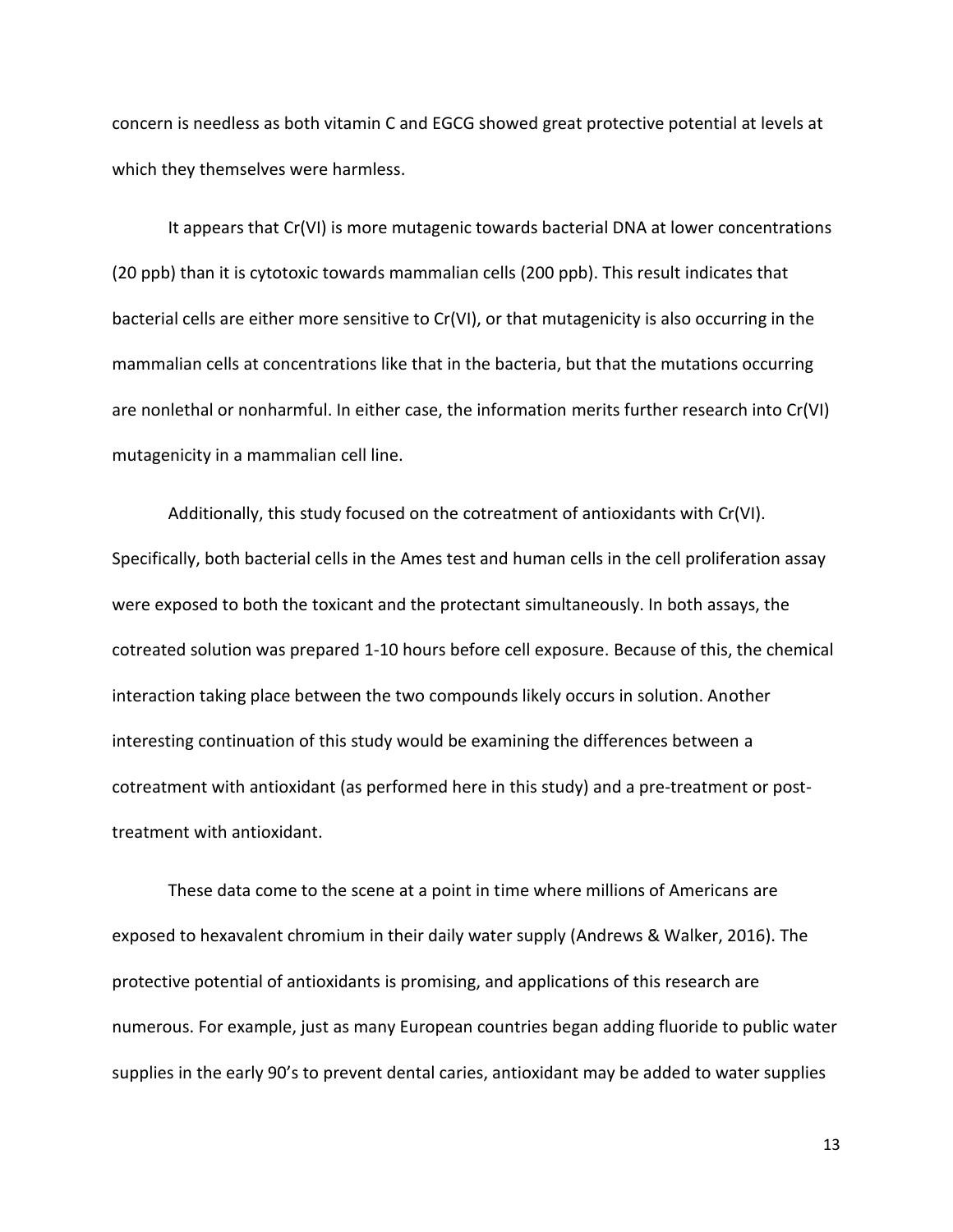known to have higher concentrations of Cr(VI), or areas at higher risk of Cr(VI) contamination. This reduction potential may also be applied to mitigate other powerful oxidizers. Though continued study is merited, this information further validates the protective potential of antioxidants and will be helpful for government agencies and organizations in determining safe levels of water chromium.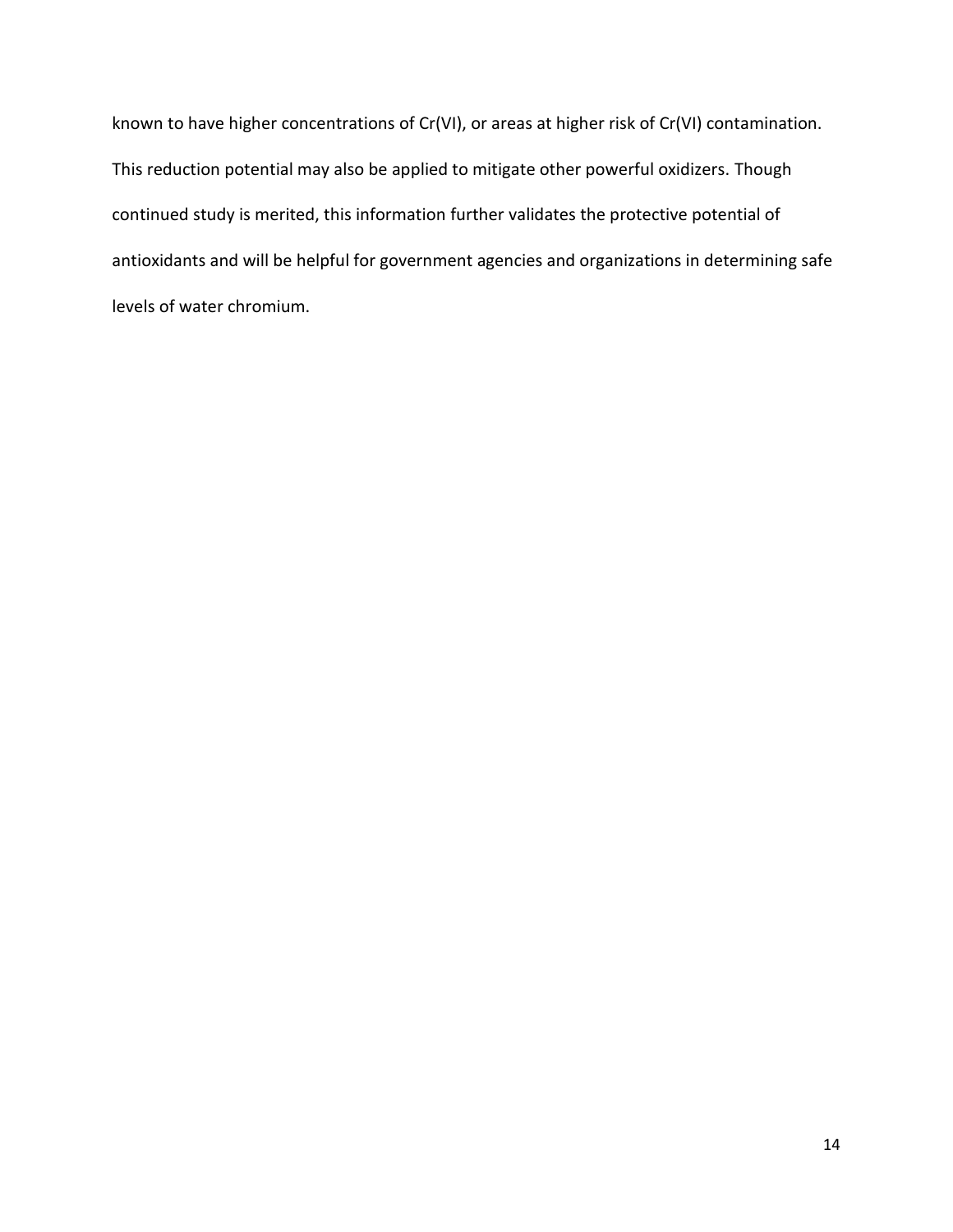#### **References**

- Ames, B., Durston, W., Yamasaki, E., & Lee, F. (1973). *Carcinogens are Mutagens: A Simple Test System Combining Liver Homogenates for Activation and Bacteria for Detection*. Proceedings of the National Academy of Sciences USA, 70(8), 2281-2285.
- Andrews, D., & Walker, B. (2016). *'Erin Brockovich' Carcinogen in Tap Water of more than 200 Million Americans.* Environmental Working Group.
- ATSDR, Agency for Toxic Substances and Disease Registry. (2012). *Toxicological Profile for Chromium.*
- Bagchi, D., Stohs, S.J., Downs, B.W., Bagchi, M., & Preuss, H.G. (2002). *Cytotoxicity and Oxidative Mechanisms of Different forms of Chromium*. Toxicology, 180, 5-22.

Barceloux, D. G. (1999). *Chromium*. Toxicology, 37(2), 173-94.

- Casarett, L. J., Klaassen, C. D., Amdur, M. O., & Doull, J. (1996). *Casarett and Doull's toxicology: The basic science of poisons*. New York: McGraw-Hill, Health Professions Division.
- Chiu, A., Shi, J., Hill, R., Katz, A., (2010). *Review of Chromium (VI) Apoptosis, Cell-Cycle-Arrest, and Carcinogenesis.* J Environ Sci Health C Environ Carcinog Ecotoxicol Rev., 28(3), 188– 230
- Chrysochoou, M., & Reeves, K. (2016). *Reduction of Hexavalent Chromium by Green Tea Polyphenols and Green Tea Nano Zero-Valent Iron*. Bulletin of Environmental Contamination and Toxicology, 98(3), 353-358.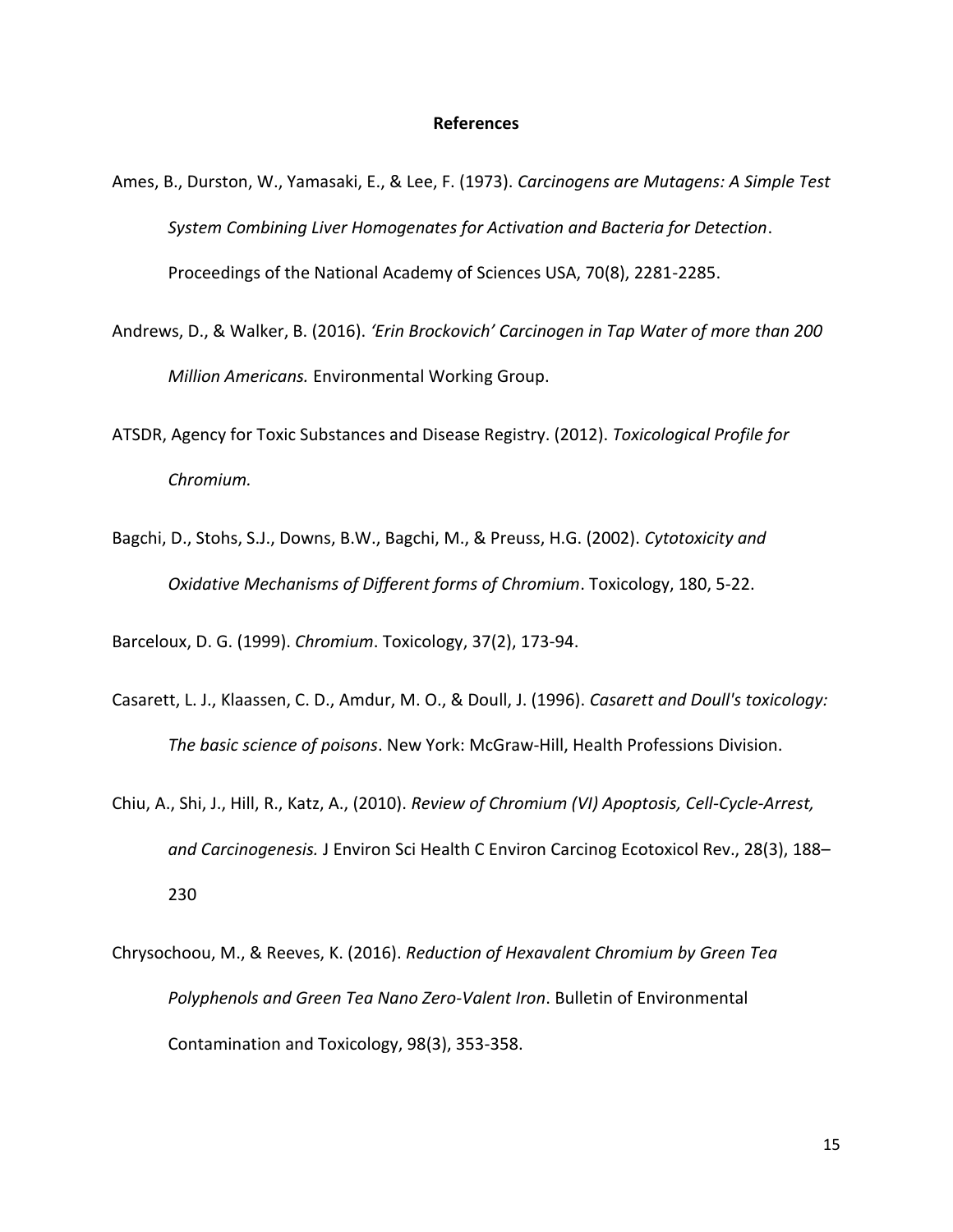- Cone, M. (2009). *Chromium in Drinking Water Causes Cancer*. Environmental Health News, (February, 20).
- Dalcin, M.G., Pirete, M.M., Lemos, D.A., Ribeiro, E.J., Cardoso, V.L., & Resende, M.M. (2011). *Evaluation of Hexavalent Chromium Removal in a Continuous Biological Filter with the use of Central Composite Design*. Journal of Environmental Management, 92(4), 1165- 1173.
- Division of Public Water Supplies. (2011). *Assessment of Total Chromium in Illinois Community Water Supplies*. Illinois Environmental Protection Agency.
- Geetha, S., Sai Ram, M., Mongia, S., Singh, V., Ilavazhagan, G., & Sawhney, R. (2003). *Evaluation of Antioxidant Activity of Leaf Extract of Seabuckthorn (Hippophae rhamnoides) on Chromium(VI) Induced Oxidative Stress in Albino Rats*. Journal of Ethnopharmacology, 87(2-3), 247-251.
- Kamerud, K.L., Hobbie, K.A., & Anderson, K.A. (2013). *Stainless Steel Leaches Nickel and Chromium into Foods during Cooking*. Journal of Agricultural and Food Chemistry, 61, 9495-9501.
- Kiilunen, M., & H. Kivisto, (1983). *Exceptional pharmacokinetics of trivalent chromium during occupational exposure to chromium lignosulfonate dust*. Scandinavian Journal of Work, Environment & Health 9(3), 265-71.
- Levis, A.G., Bianchi, V., Tamino, G., & Pegoraro, B. (1978). *Cytotoxic Effects of Hexavalent and Trivalent Chromium on Mammalian Cells in Vitro.* Br. J. Cancer, 37, 386-396.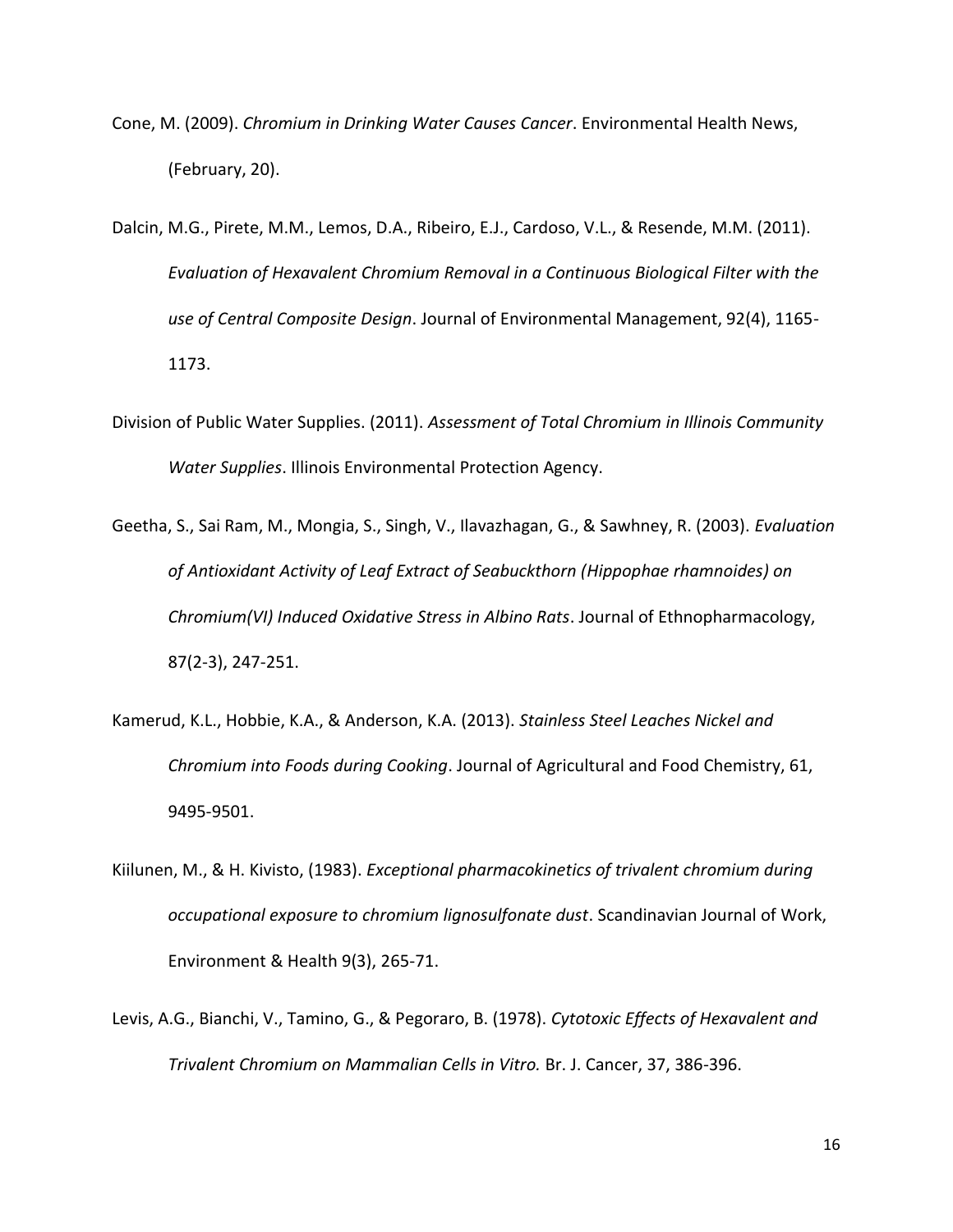- Loyaux- Lawniczak, S., Lecomte, P., & Ehrhardt, J.J. (2001). *Behavior of Hexavalent Chromium in a Polluted Groundwater: Redox Processes and Immobilization in Soils*. Environmental Science and Technology, 35(7), 1350-1357.
- Majone, F., Bianchi, V., Dal Toso, R., Debetto, P., Levis, A.G., Luciani, S., & Tamino, G. (2002). *Mechanisms of Chromium Toxicity in Mammalian Cell Cultures.* Toxicology, 17(2), 219- 224.
- Martindale, J. L., & Holbroook, N. J. (2002). *Cellular response to oxidative stress: Signaling for suicide and survival*. Journal of Cellular Physiology, 192(1), 1-15.
- Mills, P.C., & Cobb, R.P. (2015). *Hexavalent and Total Chromium at Low Reporting Concentrations in Source-Water Aquifers and Surface Waters Used for Public Supply in Illinois*. U.S. Geological Survey Scientific Investigations Report 2015–5020, 58.
- Oze, C., Bird, D.K., & Fendorf, S. (2007). *Genesis of Hexavalent Chromium from Natural Sources in Soil and Groundwater*. Proceedings of the National Academy of the Sciences, 104(16), 6544-6549.
- Petrilli, F., & DeFlora, S. (1976). *Toxicity and Mutagenicity of Hexavalent Chromium on Salmonella typhimurium*. Applied and Environmental Microbiology, 33(4), 805-809.
- Strober, W. (2001). *Trypan Blue Exclusion Test of Cell Viability*. National Institute of Allergy and Infectious Diseases, 3, 10.1002.
- Sun, H., Brocato, J., & Costa, M. (2015). *Oral Chromium Exposure and Toxicity*. Curr Environmental Health Report, 2, 295–303.